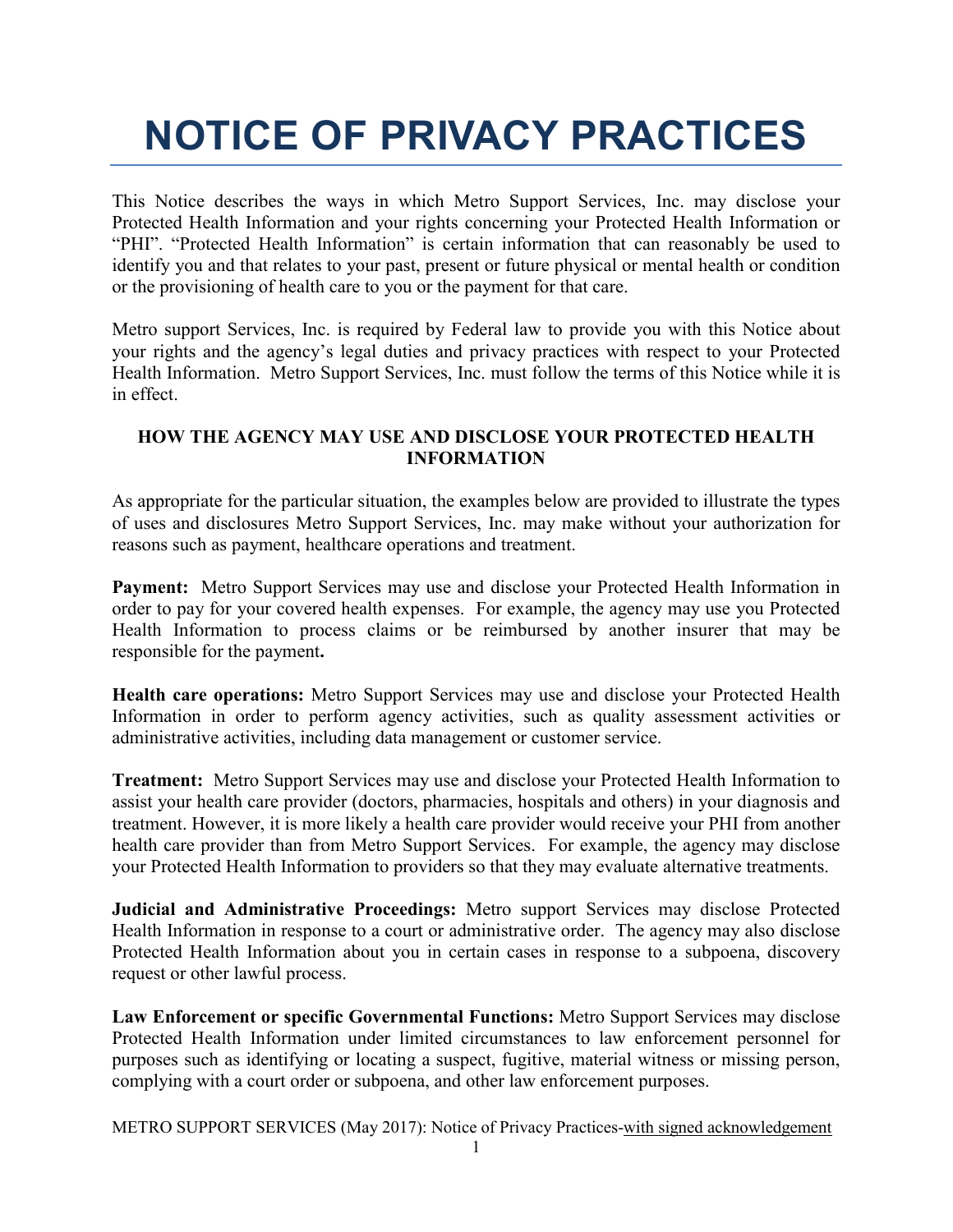**Coroners, Funeral Directors, Organ Donation:** Metro Support Services may disclose Protected Health Information to coroners or funeral directors as necessary to allow them to carry out their duties. Metro support Services may also disclose Protected Health Information in connection with organ or tissue donation.

**To Avert a Serious Threat to Health or Safety:** Metro Support Services may disclose Protected Health Information about you, with some limitation, when necessary to prevent a serious threat to your health and safety or the health and safety of the public or another person.

**Workers' Compensation:** Metro Support services may disclose Protected Health Information to the extent necessary to comply with state law for workers' compensation programs.

In special situations, we may disclose your Protected Health Information to a family member, relative, close personal friend, or any other person whom you identify, when that information is directly relevant to the person's involvement with your care or payment related to your care.

We may also use your PHI to notify a family member, your personal representative, another person responsible for your care, or certain disaster relief agencies, of your location, general condition, or death. If you are incapacitated, there is a time emergency, or you otherwise do not have the opportunity to agree to or object to this use or disclosure, we will do what in our judgment is in your best interest regarding such disclosure and will disclose only information that is directly relevant to the person's involvement with your health care.

## **OTHER USES OR DISCLOSURES WITH AN AUTHORIZATION**

**As Required by Law:** Metro Support Services must disclose Protected Health Information about you when required to do so by law.

**Public Health Activities:** Metro Support Services may disclose Protected Health Information to public health agencies for reasons such as preventing or controlling disease, injury or disability. **Victims of Abuse, Neglect or Domestic Violence:** Metro Support Services may disclose Protected Health Information to government agencies about abuse, neglect or domestic violence. **Health Oversight Activities:** Metro Support services may disclose Protected Health Information to government oversight agencies (e.g. U.S. Department of Labor) for activities authorized by law.

## **YOUR RIGHTS REGARDING YOUR PROTECTED HEALTH INFORMATION**

You have certain rights regarding Protected Health Information that are maintained for you.

**Right to Access Your Protected Health Information:** You have the right to review or obtain copies of your Protected Health Information records, with some limited exceptions. Your request to review and/or obtain a copy of your Protected Health Information records must be made in writing. We may charge a fee for the costs of producing, copying and mailing your requested information, but we will tell you the cost in advance.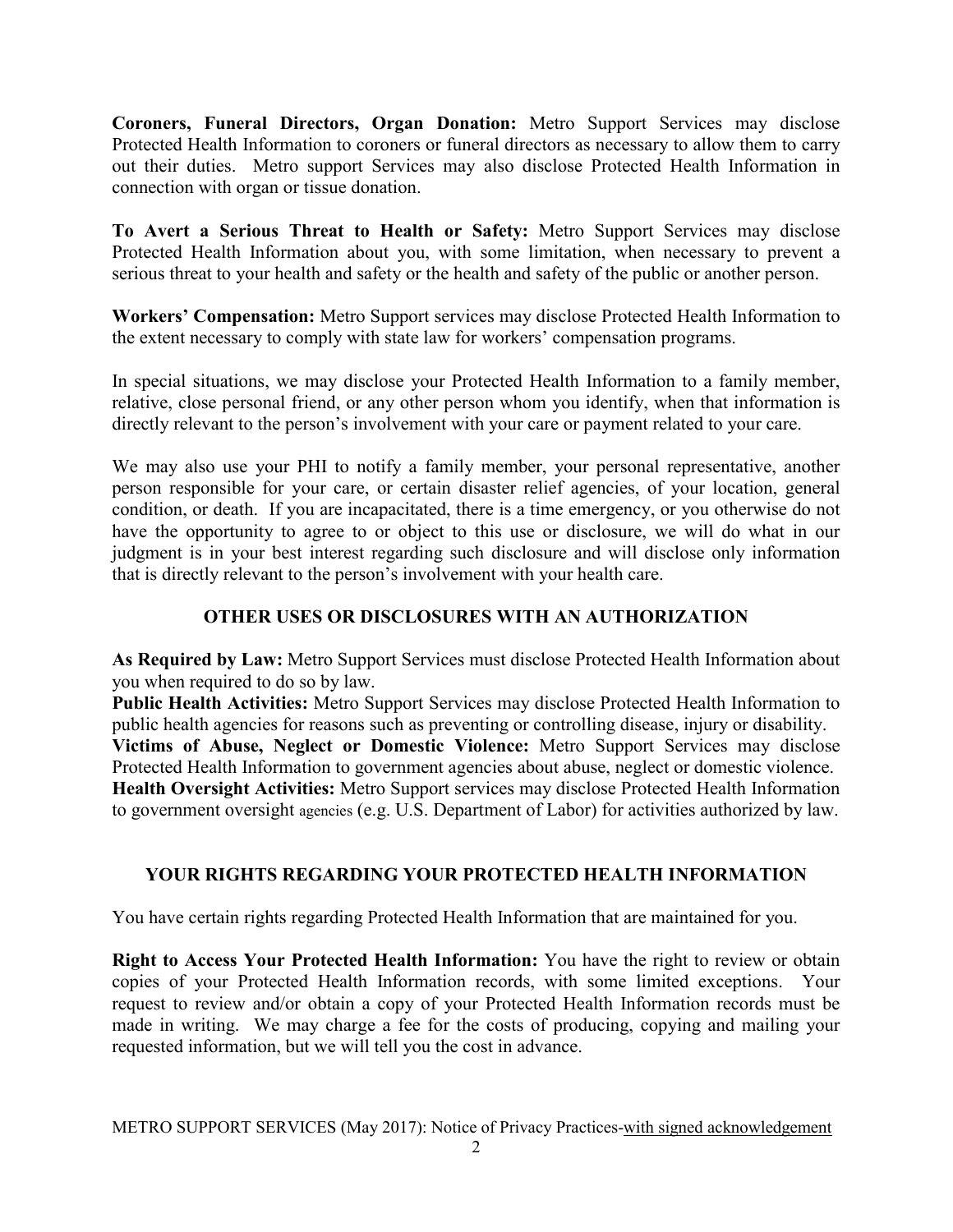**Right to Amend Your Protected Health Information:** If you feel that Protected Health Information maintained by Metro Support Services is incorrect or incomplete, you may request that we amend the information. Your requests must be made in writing and must include the reason you are seeking a change. Metro Support Services may deny your request if, for example, you ask to amend information that was not created by Metro Support Services, as is often the case for health information in our records. If your request to amend you Protected Health Information is denied, you will be notified in writing. You will be notified within 60 calendar days from the receipt of your request. You then have the right to submit a written statement of disagreement with decision.

**Right to Receive an Accounting of Disclosures of Your Protected Health Information:** You have the right to request a list of the disclosures of your Personal Health Information that Metro Support Services has made about you, subject to certain exceptions. In order to receive an accounting of the disclosures, you must submit a written request. Your request must include the following: the time period for the accounting, which may not be longer than 6 years and may not include dates prior to April 14, 2003, and the form (i.e. electronic, paper, etc.) in which you would like the accounting. Your first request within a 12-month period will be free. Metro Support Services may charge you for costs associated with providing you any additional lists. The agency will notify you of the costs involved, and you may choose to withdraw or modify your request before you incur any costs.

**Right to Request Restrictions on the Use and Disclosure of Your Protected Health Information:** You have the right to request that Metro support Services restrict or limit how your Protected Health Information is disclosed for treatment, payment or healthcare operation or disclosed to friends and family members involved in your health care or payment for health care. Metro support services may not agree to your request. For example, Metro Support Services may be unable to grant a request to restrict the use of your information because it could impede administration of the agency. If your request is granted Metro support Services will comply with your request unless the information is needed for an emergency. Your request for a restriction must be made in writing. In your request, you must state (1) what information you want to limit; (2) whether you want to limit how we use or disclose your information, or both; and (3) to whom you want the restrictions to apply.

**Right to Receive Confidential Communications:** You have the right to request that there be a certain method to communicate with you about the Persona Health Information and request it be sent to a certain location if the communication could endanger you. Your request to receive confidential communications must be made in writing. Your request must clearly state that all of part of the communication for Metro Support Services could endanger you. Your request must specify how or where you wish to be contacted.

**Right to Receive a Paper copy of Notice:** You have a right to receive a paper copy of this notice, even if you agree to receive it electronically.

**Contact Information for Exercising Your Rights:** You may exercise any of the rights described above by contacting our Privacy Officer. The Privacy Officer for Metro Support Services is Bridget Cranford.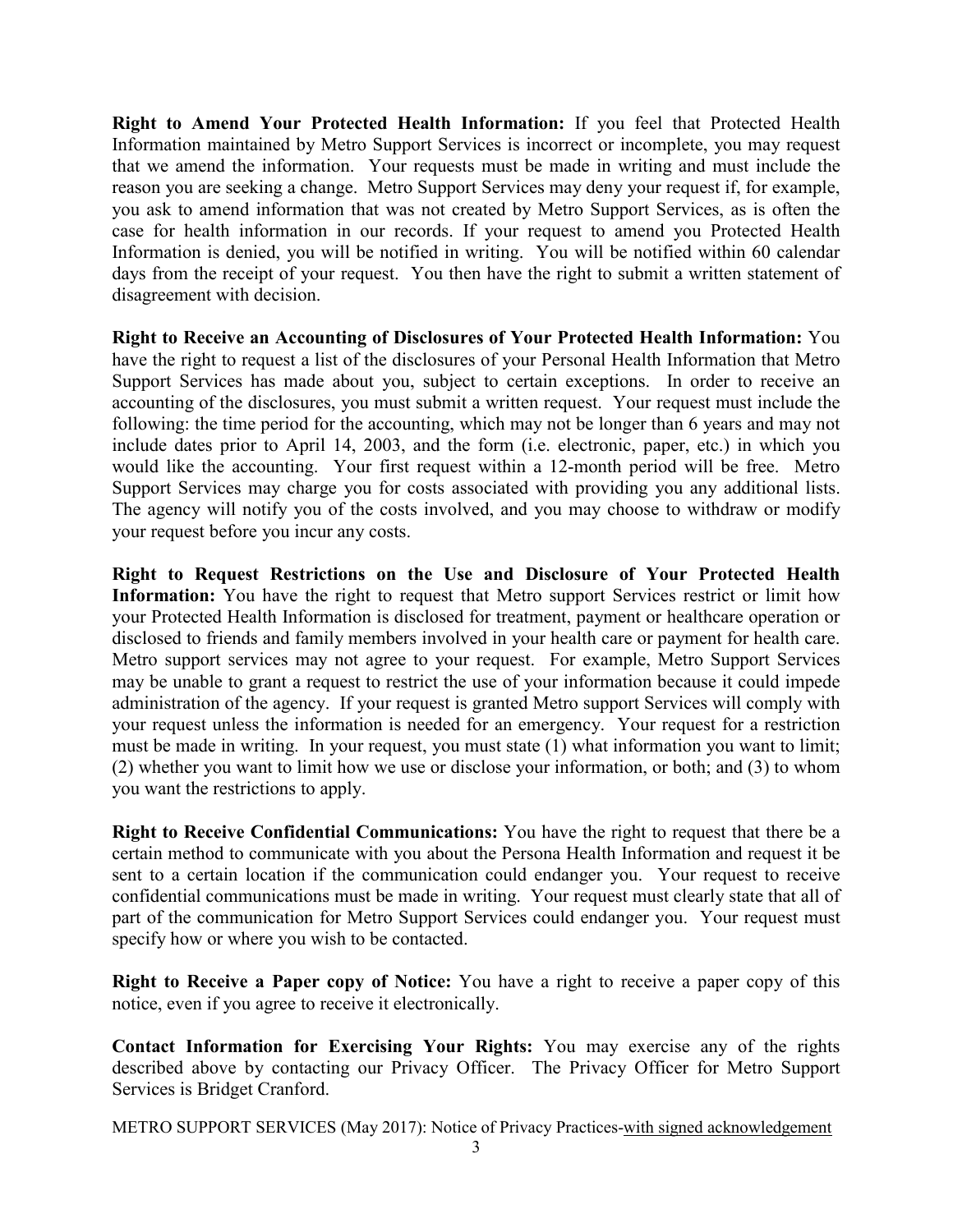#### **CHANGES TO THIS NOTICE**

Metro Support Services reserves the right to change the terms of this Notice at any time, effective for current Protected Health Information as well as any information received in the future. Metro support Services will provide you with a copy of the new Notice whenever a material change is made to the privacy practices described in this Notice. Any time a material change is made to this Notice, Metro Support Services will promptly revise and issue the new notice with the new effective date. If we change this Notice, you will receive a new notice by mail sent to your home.

#### **COMPLAINTS**

If an individual, their family or their representatives are concerned that Individually Identifiable Health Information (hereinafter "IIHI") or Protected Health Information (hereinafter "PHI") is or has been disclosed without proper authorization they need to contact Metro Support Services HIPPA Official who is the Director, Bridget Cranford. They should do this in writing if possible, but if they are not comfortable reducing the concern/complaint to writing, they can schedule an appointment with the HIPAA Official to discuss their concerns and /or complaint.

Once a complaint has been made or a concern voiced the HIPAA Official shall immediately take whatever steps are necessary to insure that there are no further unauthorized released of information and shall also take appropriate action to mitigate the damage of any prior unauthorized released. Once the HIPAA Official has taken appropriate action as set forth above or has determined that no immediate action is necessary then the HIPAA Official shall investigate the specifics of the complaint and/or concern. This investigation may include, among other techniques, interview of staff members or other involved parties, the review of processes and procedures designated to protect against such unauthorized releases and the review of physical safeguards that re designed to protect such information.

Within 20 working days of receiving a concern or complaint the HIPAA Official will respond in writing to the individual about the concern or complaint. If appropriate the HIPAA Official may also schedule a meeting with individual to discuss any findings. The findings will include a determination of whether an unauthorized release took place and what are being taken to prevent further releases.

Complaints about this Notice of Privacy Practices or how Metro Support Services handles your health information must be submitted in writing and directed to:

**Bridget Cranford Director Metro Support Services, Inc. P.O. Box 966 Eastlake, CO 80614**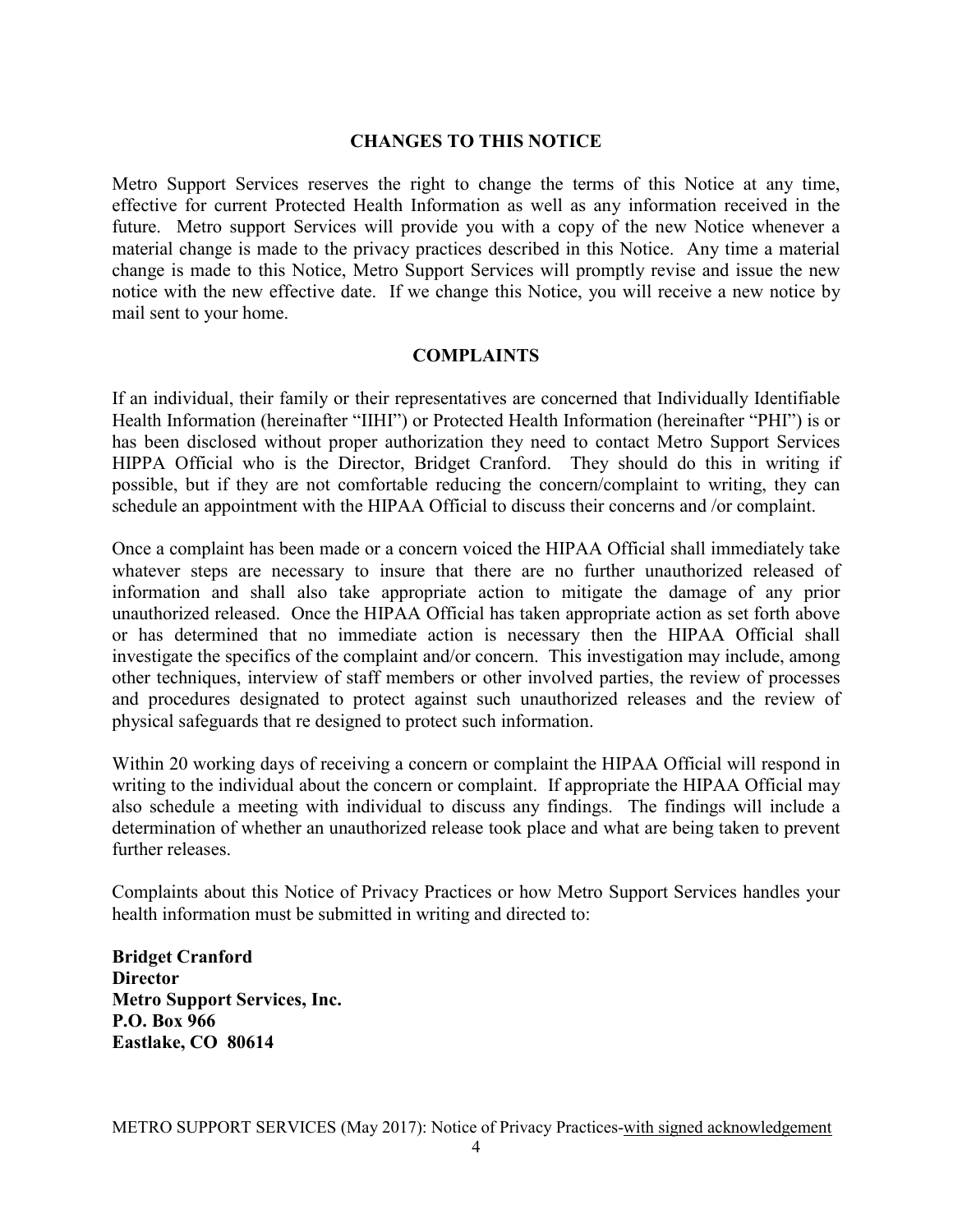Complainants that feel their complaints cannot be resolved with Metro Support Services can submit them to the Health Facilities and Emergency Medical Services Division (HFEMSD) Home and Community Services complaint line, in person, mail or email. The division encourages complainants to try to resolve concerns first through the internal grievance process because very often this is the quickest way to address the problem. If concerns cannot be addressed satisfactorily through these more informal processes or the complainant chooses not to utilize Metro Support Services processes, the complainant may file a formal complaint with the division.

> **Complaint Intake Coordinator Health Facilities and Emergency Medical Services Division 4300 Cherry Creek Drive South Denver, Colorado 80246**

**Home and Community Services Complaint Line: # 303.692.2910/ # 800.842.8826 Email: healthfacilities@state.co.us**